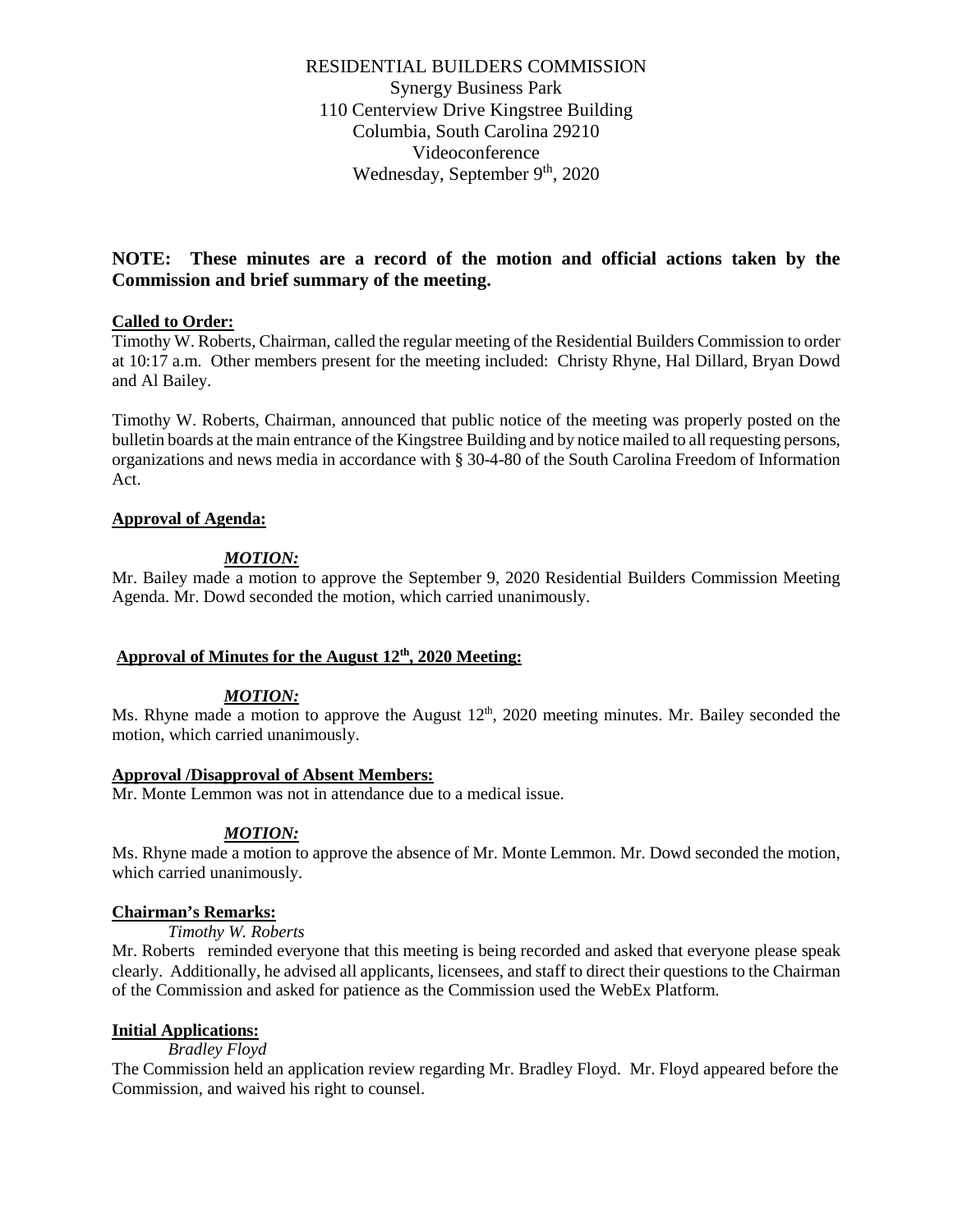# *MOTION*:

Ms. Rhyne made a motion to allow Mr. Floyd to sit for the exam. Mr. Bailey seconded the motion, which carried unanimously.

# *Christopher Jackman*

The Commission held an application review regarding Christopher Jackman. Mr. Jackman appeared before the Commission and waived his right to counsel.

# *MOTION*:

Mr. Dowd made a motion to allow Mr. Jackman to sit for the exam. Ms. Rhyne seconded the motion, which carried unanimously.

### *Sebastian Franco Henoa*

The Commission held an application review regarding Sebastian Franco Henoa. Mr. Franco Henoa appeared before the Commission and waived his right to counsel.

# *MOTION*:

Mr. Dowd made a motion to allow Mr. Franco Henoa to sit for the exam. Ms. Rhyne seconded the motion, which did not carry unanimously. Mr. Bailey opposed.

### *Luke Higginbotham*

The Commission held an application review regarding Luke Higginbotham. Mr. Higginbotham appeared before the Commission and waived his right to counsel. He presented a witness, Mr. Richard Grimm

# *MOTION*:

Ms. Rhyne made a motion to allow Mr. Higginbotham to sit for the exam. Mr. Bailey seconded the motion, which carried unanimously.

### *Rauwshaun Hynson*

The Commission held an application review regarding Raushaun Hynson. Mr. Hynson appeared before the Commission and waived his right to counsel.

# *MOTION*:

Mr. Dowd made a motion to allow Mr. Hynson to sit for the exam. Mr. Dillard seconded the motion, which carried unanimously.

• Commissioner Bailey recused himself from the meeting due to his service as a hearing officer

# **Hearing Officer Recommendations:**

#### *Mr. Willie Mackey case # 2017-582*

The Board held a Final Order hearing regarding Mr. Willie Mackey. Mr. Mackey waived his right to appear and his right to a thirty-day notice. Mr. Kylie Tennis Esq. represented the State in the matter.

# *MOTION:*

Ms. Rhyne made a motion to adopt the Hearing Officer's Recommendation. Mr. Dowd seconded the motion, which carried unanimously.

# *Ms. Tracy Butler case # 2019-192*

The Board held a Final Order hearing regarding Ms. Tracy Butler. Ms. Butler waived her right to appear and her right to a thirty-day notice. Mr. Chris Elliott Esq. represented the State in the matter.

# *MOTION:*

Mr. Dillard made a motion to adopt the Hearing Officer's Recommendation. Ms. Rhyne seconded the motion, which carried unanimously.

• Commissioner Bailey rejoined the meeting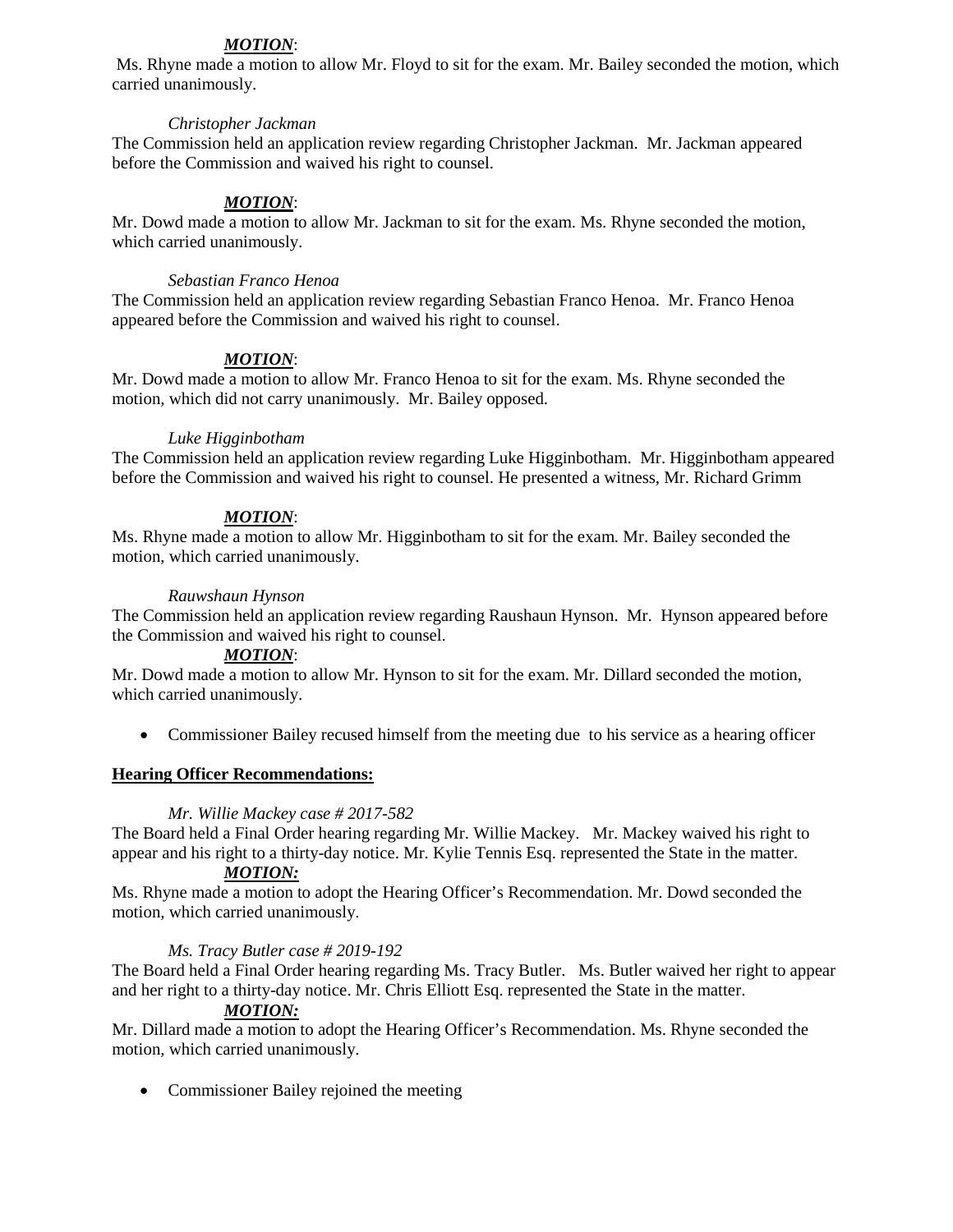• Commissioner Rhyne left the meeting

# **Initial Application Reviews:**

#### *Jesse Jayne*

The Commission held an application review regarding Jesse Jayne. Mr. Jayne appeared before the Commission and waived his right to counsel.

### *MOTION*:

Mr. Bailey made a motion to approve Mr. Jayne's specialty registration. Mr. Dillard seconded the motion, which carried unanimously.

### *James Ayers*

The Commission held an application review regarding James Ayers. Mr. Ayers appeared before the Commission and waived his right to counsel.

### *MOTION*:

Mr. Dillard made a motion to allow Mr. Ayers to sit for the exam. Mr. Dowd seconded the motion, which carried unanimously.

### **Administrator's Remarks for Information:**

*Janet Baumberger, Administrator* 

Janet updated the Commission on the number of application and sled reviews completed by the Committee. She also requested guidance on what should be sent over to the Committee and what should be sent over to the full Commission for an appearance. She also informed the Commission that PSI exams was contacted regarding an extension for those waiting to take an exam for applications received from March 1, 2019 – current. The testing extension expires on December 31, 2020.

# **OIE Report – Mr. Todd Bond:**

*Todd Bond, Chief Investigator of OIE* Mr. Todd Bond, presented the OIE report. He reported the number of investigations as of September 9, 2020:

#### **As of September 9, 2020: Complaints Received – 647 Active Investigations –** 295 **Closed Cases –**568

#### **New Business**

A. Recommendations of IRC:

### *MOTION*

Mr. Dowd made a motion to approve the Recommendations of the IRC. Mr. Bailey seconded the motion, which carried unanimously

B. Resolution Guidelines:

# *MOTION*

Mr. Dowd made a motion to approve the IRC Resolution Guidelines. Mr. Dillard seconded the motion, which carried unanimously.

#### **Old Business:**

None.

#### **Public Comments:**